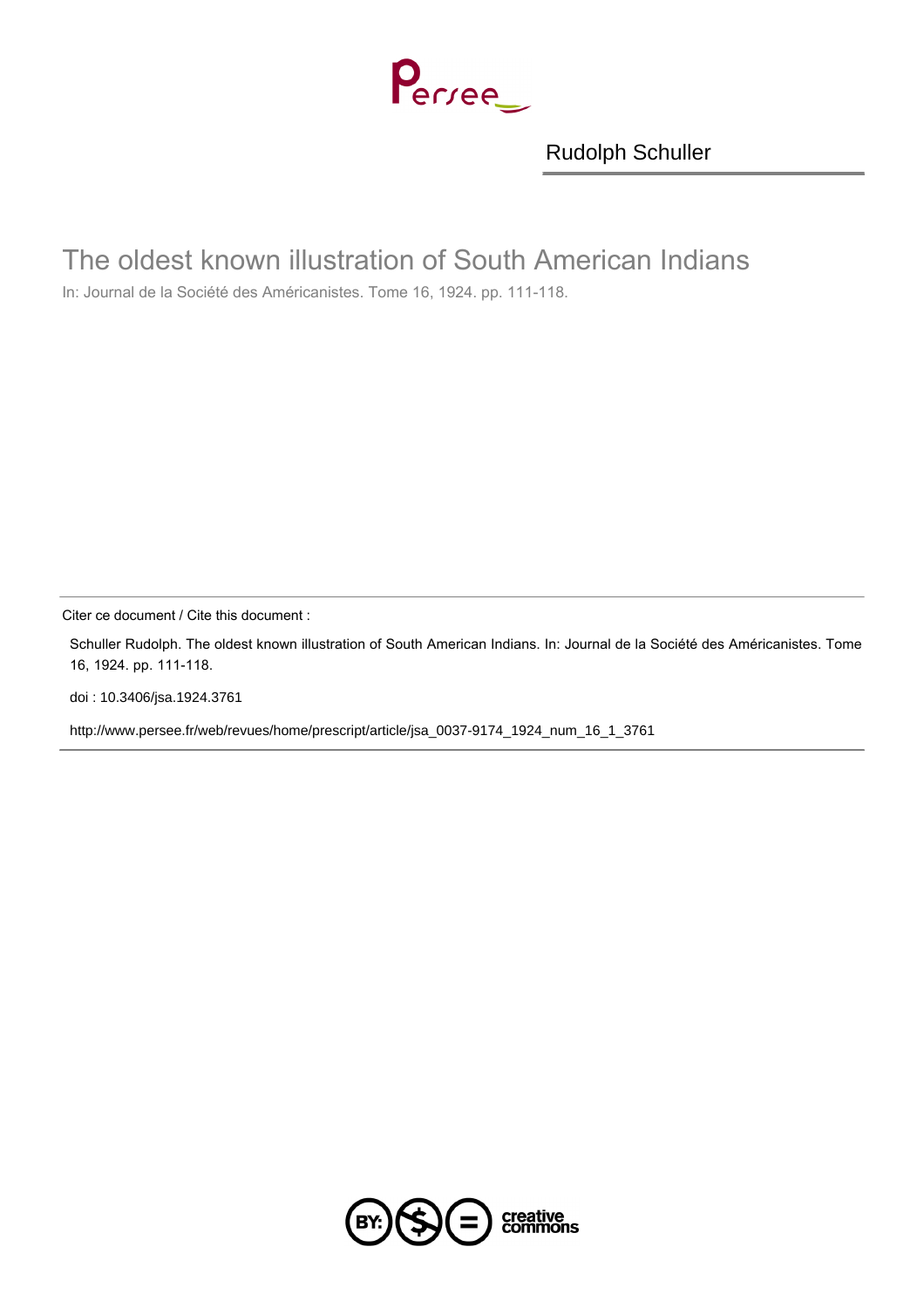## THE OLDEST KNOWN ILLUSTRATION OF SOUTH AMERICAN INDIANS,

By Prof. RUDOLPH SCHULLER.

One of the rarest, and, up to the present day, very little known print concerning South American Indians is an old wood engraving-, eight and one-half by thirteen and one-half inches, in the library of the British Museum, at London. This picture represents some of the manners and costumes of the natives of the eastern coast of Brazil, as first found by the Portuguese explorers at the beginning of the sixteenth century. The text in German beneath the picture occupies four lines and is as follows :

« This picture represents to us the people and island which have been « discovered by the Christian King of Portugal or by his subjects. The « people are thus naked, handsome, brown, their heads, necks, arms, « private parts (and the) feet of men and women are a little covered with « feathers. The men also have many precious stones in their faces and «breasts. Nor does any one possess any thing, but all things are in « common. And the men have as wives those who please them, being « they mothers, sisters, or friends, wherein they make no distinction. « They also fight with each other and eat each other, even the slain and « hang the same flesh in the smoke. They become a hundred and fifty « years old. And have no government »  $^{-1}$ .

The first bibliographical description of this very rare xylographic leaf, accompanied by a facsimile of the same, as far as I know, was published by Henry Stevens in the « American Bibliographer », Part I, London, 1854, page 8.

The leaf is without date ; but Stevens believed it was probably printed at Augsburg or Nurnberg in Bavaria, Germany, between 1497 and 1504.

More or less the same statement we find in Sabin's « Bibliography », vol. 1, No. 1, 031, and Vol. V, No. 20, 257.

Stevens' bibliographical notice appears again in his « Historical

1. The translation is almost litterally, in order to preserve the  $\kappa$  coloris » of the German text of the original.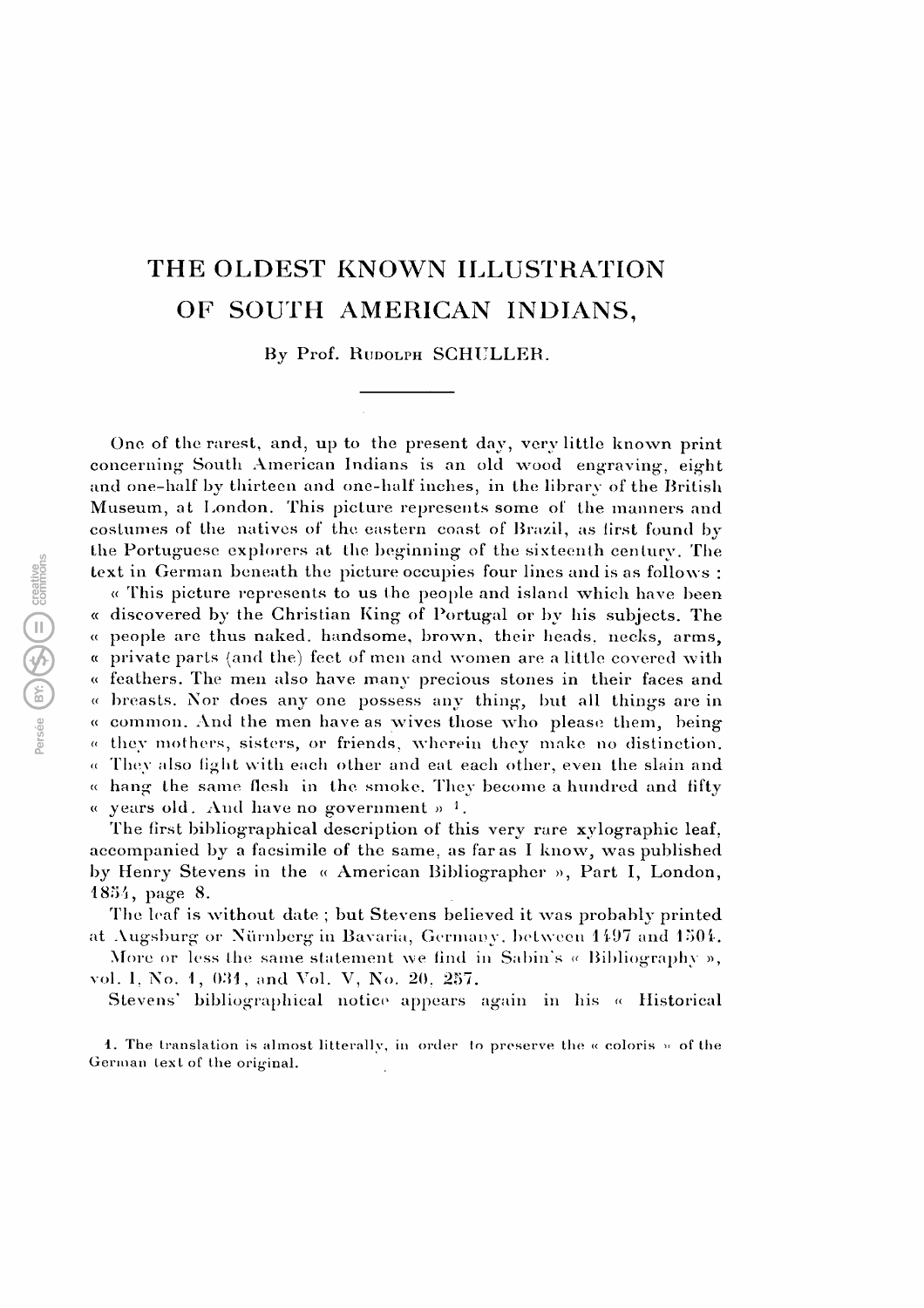Nuggets », or « Bibliotheca Americana », vol. I, No. 77, page 20, where the leaf is quoted as being printed in 1500.

In exactly the same way it is mentioned by Henry Harrisse in his excellent work « Bibliotheca Americana Vetustissime », except that this foremost authority concerning early printed Americana includes the leaf among the prints of 1497, yet without giving any reason whatever to justify this early date.

Finally Justin Winsor in the « Narrative and Critical History of Ameica », vol. II, page 19, where is inserted also a reduced facsimile of the illustration, limits himself to what already had been published by the former bibliographers on the origin and the date of the print.



Fac-simile of the oldest known wood engraving of South American Indians. (Bristish Museum, London).

The leaf, or broad-leaf, is believed to be unique. The only copy, so far as now known, was bought at the Puttick 1 and Simpson auction sale in London by the British Museum for  $3 \text{ } \pounds 13$ s 6d in 1854 (Stevens gives  $12 \pounds 12 s$ .

In the manuscript notes which I found in Harrisse's own copy of the «Bibliotheca Americana Vetustissima » in the Library of Congress, at

1. « Botteck » in the manuscript notes of the copy of Harrisse's « Bibliotheca Americana Vetustissima », which I consulted in 1915-16, in the Congressional Library at Washington, D. C., is surely a mistake.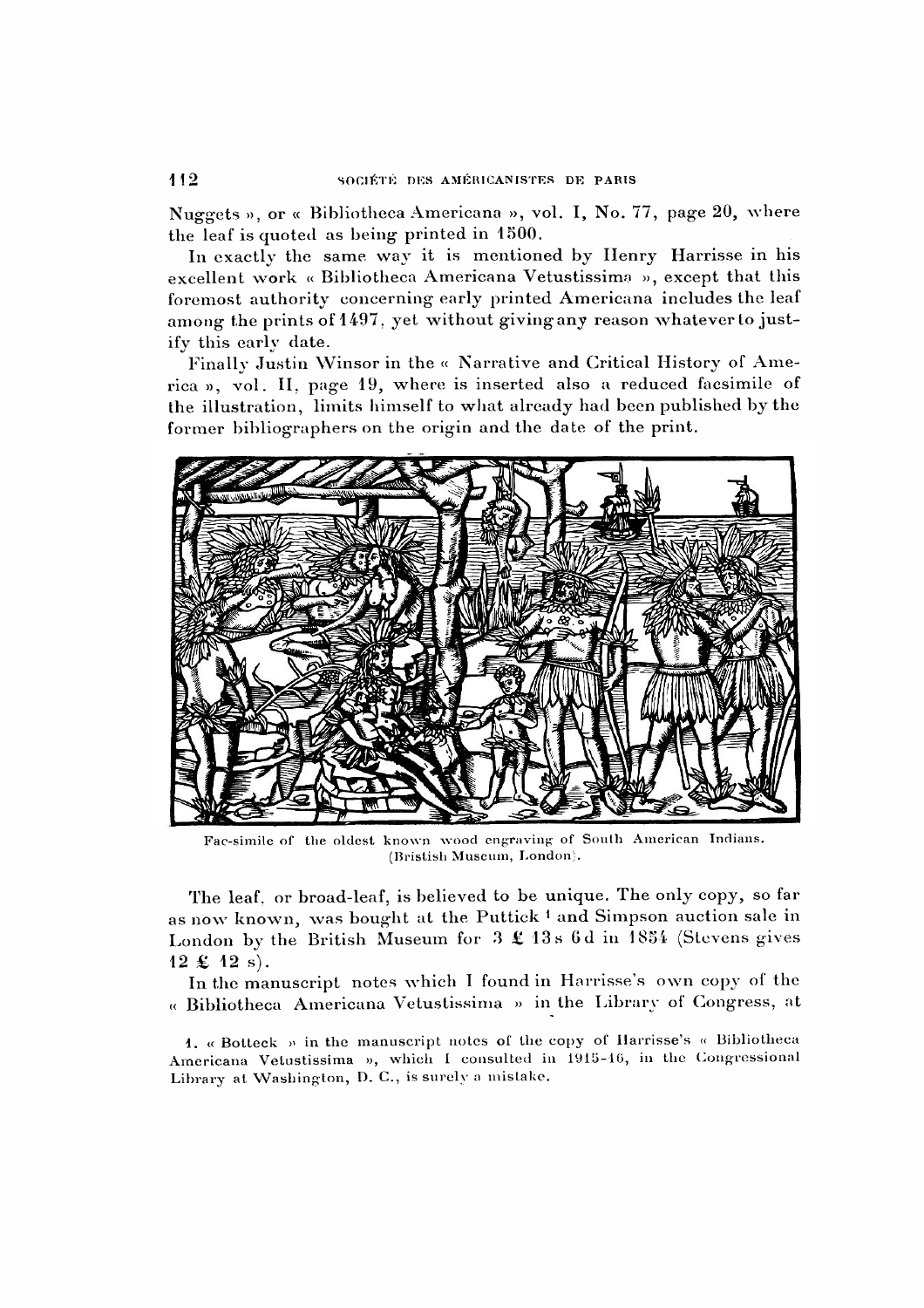Washington, however, is mentioned a second copy of the famous print as belonging to the Royal Public Library in Munich, Bavaria. Unfortuately, I was not able to verify the assertion of that anonymous colla tor, owing to the present abnormal conditions of affairs. Be that as it may, the print, as already stated, bears no date and no name of the author or the artist. In regard to the date 1497 and 1500, suggested by Stevens and Harrisse, respectively, I wish to point out that no student well acquainted with the history of early voyages to America, especially to South America, can accept either, for this reason. In the first place, the German text beneath the woodcut states explicitly :

« This picture represents to us the people and island which have been discovered by the Christian King of Portugal, or by his subjects. .... »

Thus, the point in question is that of an early expedition to South America, undertaken by the Portuguese. And there are no positive records of any expedition ever sent to South America by the Grown of Lusitania before the years 1500-1501.

Now, it is necessary to examine to which one of the early Portuguese exploring expeditions the anonymous author refers. The first voyage took place in the spring of 1500. Pedro Alvarez Gabral sailed from Lis bon direct for the East Indies, March 9, 1500, with thirteen vessels, and discovered; by a mere accident indeed, on April 22 following, the coast of Brazil, somewhere in the vicinity of the present Porto Seguro, in the State of Bahia, where he remained until May 2,1500. He then pursued his voyage to Calicut, after sending to Portugal Gaspar de Lemos, to bring the news of the discovery of the land, at that time believed to be an island, which he named « Terra da Sancta Cruz », the Йо1у Cross Land. He returned to Lisbon July 29, 1502<sup>1</sup>.

Gaspar de Lemos was at the same time bearer of a letter written at Porto Seguro on May 1,1500, by Pero Vaaz da Caminha, one of the secre taries of Cabral's fleet, and addressed to the King of Portugal, in which he gives a detailed account of Cabral's ten days' sojourn on the Brazil ian coast and a remarkable description of the Native Indians found in Porto Seguro.

There is no doubt that Caminha's information was known at the

1. Relazione di Leonardo da. Ca1 Masser alla serenissima republica di Venezia sopra el commercio dei Portoghesi nelV India dopo la scoperta del Capo di Buona Speranza »; in « Archivio Storico Italiano ». Tomo II. Appendice. Firenze, 1845, pp. 51 y 15. Harrisse apparently did not know this account written by Ca' Masser; cf. The Discovery of North America, London, 1892. Société des Amérieanisles de Paris. •'■;'' <sup>8</sup>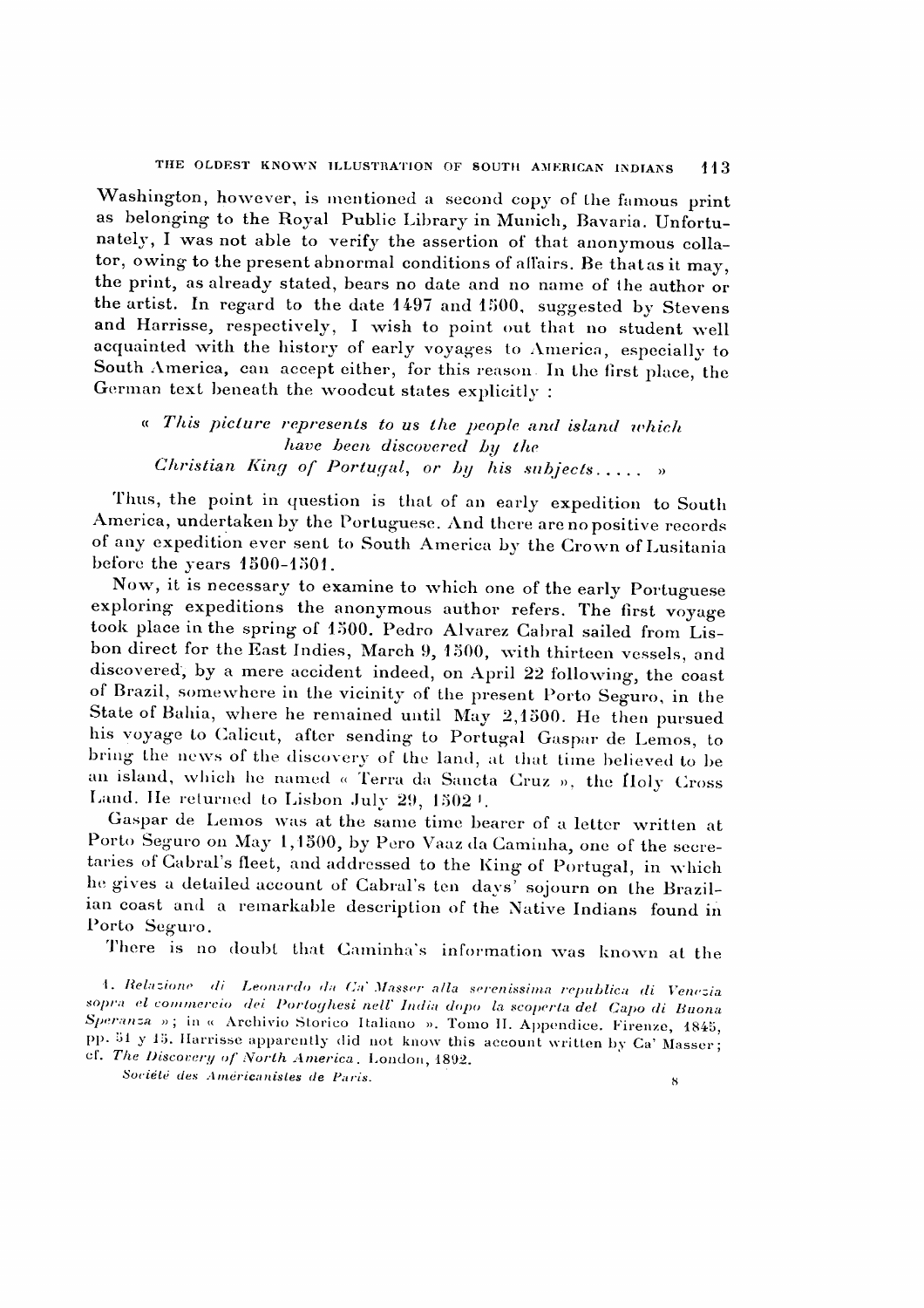Court of Lisbon so far back as the autumn of 1500. But this highly offi cial document hardly could have reached the German printers, as it remained unknown and unpublished until the beginning of the ninteenth  $century<sup>1</sup>$ .

It was, therefore, impossible that this German broad-leaf could have been printed before 1500. But still, even admitting relation between Gaminha's letter and the German print, the extreme terminus a quo for the latter, in this case, would be, at least, the last quarter of 1500, or the beginning of 1501.

Though, a careful comparison of both texts must convince even the layman that there can be found not the slighest evidence of any kind of relationship between them, they being, as it can be easily shown, the work of two entirely different authors.

The question as to how many expeditions were equipped by the Grown of Portugal at the beginning of the sixteenth century, to prosecute Cabral's discovery and to explore the Brazilian shores, remains still open. Most of the writings on the subject are mere conjectures, without any historic foundation<sup>2</sup>.

The fact, proved by documentary evidence, historical as well as car tographical 3, is that an official Portuguese expedition put out from Lis-

1. «. Corografia Brazilica ». By Father Manoel Ayres de Cazal. Rio de Janeiro, Na Impressâo Regia, 1817; 2nd. edit. Rio de Janeiro, 1833. See also « Alguns Documentos da Torre do Tombo ». Lisboa, 1892.  $-$  « Vultos e Descobrimentos ». Para, 1900.

2. See my «A nova gazeta ta Terra do Brazil [Copia der Newen Zeytung auss Presillg Landt) » ; in « Annaes da Bibliotheca Nacionál do Rio de Janeiro ». Vol. XXXIII; 1914.

3. See my paper on the famous Cantino Map  $\alpha$  O Mappa Portuguez mais antigo do Brasil»; in « O Imparcial ». Rio de Janeiro, May 27, 1914.

Cf. likewise Kunstmann II. The entire map, as well as the wonderful planisphere of the Estensè Library, at Modena, Italy, were reproduced in size of the original in Dr. Stevenson's « Maps Illustrating Early Discovery and Exploration in America ». New Brunswick, N. J., 1906, Nos. I and II. The Kunstmann II, an Italian chart, is probably Vespucci's own work.

Based upon the Cantino map is also the so-called Canerio and the  $\alpha$  Kings map », the latter published by late Dr. Hamy of Paris.

Surely Vespucci's « Second Voyage ». Dr. J. J. Valentini's attempt to prove that Vespucci had undertaken a voyage of exploration to America before 1499, can be considered as a failure. See Valentini's  $\alpha$  In the Track of Columbus ». This paper seems to have appeared in the « Journal of the American Geographical Society ». There, Valentini tried to connect that highly problematic voyage of the Florentine merchant with the land (probably mainland of North America-FLORIDA?) which on the Cantino map appears west to the Island of Cuba (La Fernandina).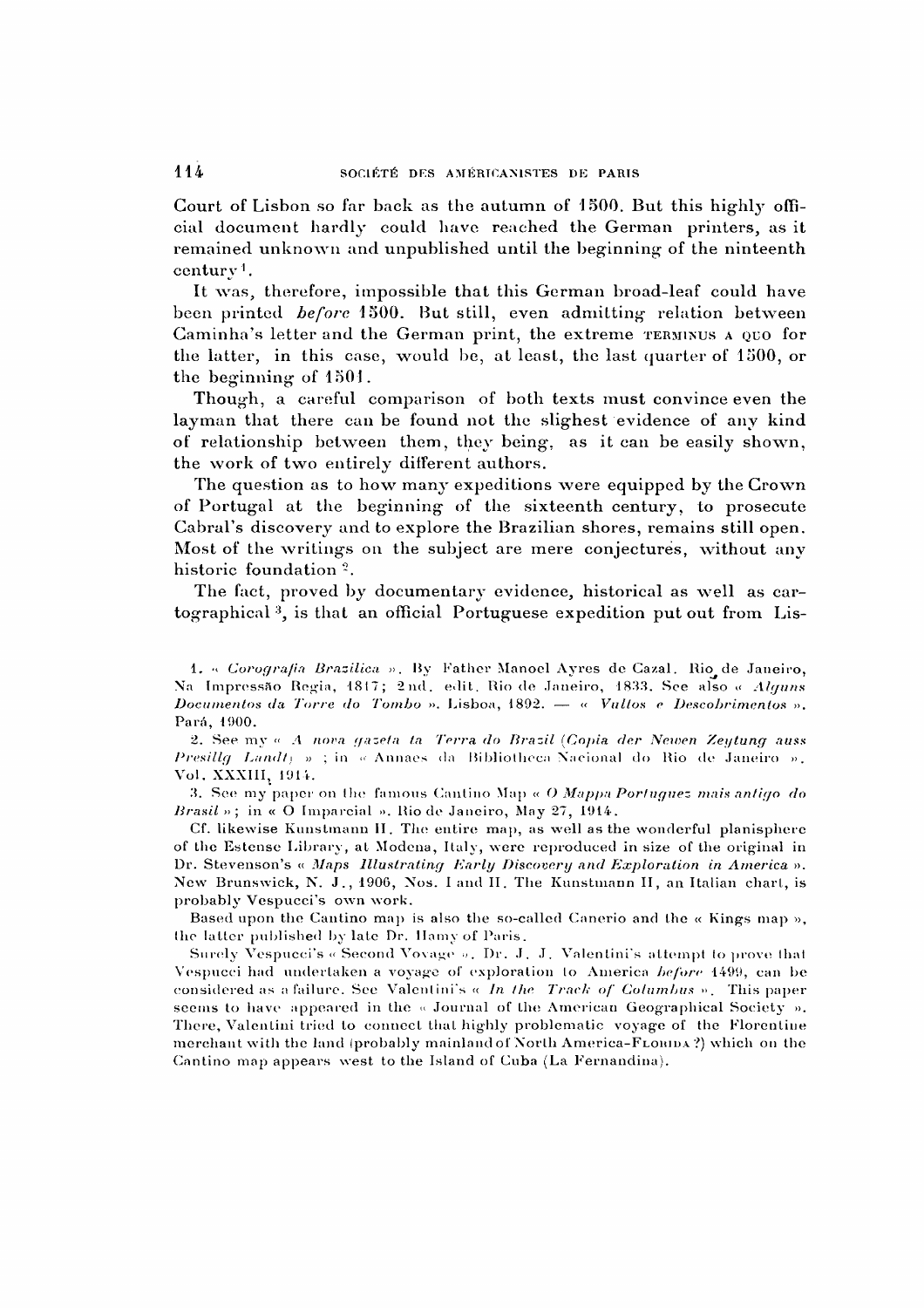bon, May 10, 1501 (or May 16), according to other texts  ${\bf 1}$ ,  ${\bf g}$  to discover new land »; and that those explorers returned to the Texo, September 7 (or 17), 1502. And the only known account, which comes to us of this all-important early voyage, is the letter of Amerigo Vespucci, on his so-called « Third Voyage »<sup>2</sup>, in which is noted the discovery of Cape of Sao Augustinho (August 28, 1501), the rivers Sao Miguel (September 29), Sao Francisco (October 4), the Bahia de Todos os Sanctos (November First) and the Gabo de Sancta Maria 3 (de la Candelaria, February 2nd, 1502) in the mouth of the Rio de la Plata  $\frac{1}{4}$ .

We possess numerous editions<sup>5</sup> of this letter printed in Latin, Italian, German and Dutch<sup>6</sup>, between 1505-1508.

1. Up to the present day, nothing we know as to the discoverer of that section of the shores of North America. It is a highly important and very complicated question even not explained in a satisfactory way by the foremost authority of early American Cartography; cf. Harrisse « The Discovery of North America ».

The same may be said ás to the misterious early Portuguese exploration expedition mentioned in the « Esmeraldo » of John Pacheco. There can be no doubt that is was an official expedition, which left the harbour of Lisbon shortly after Columbus suc cessful trip across the fearful ocean. We do not need to explain here Portugal's designs.<br>- 2. Positively we know only Vespucci's voyage along the northern coast of South

America in 1499-1500, with the famous Spanish Conqueror Alonso de Hojeda. Ves pucci was then a simple merchant of Seville. The original document referring to this fact, I have published in  $\alpha$  O Mappa Portuguez mais antigo do Brasil ». And the only known document concerning this early exploring expedition on the northern shores of South America, till the « Cabo de la Vela », more or less, is a Vespucci letter, too. Though, the itinerary as given by the Florentine does not agree with that furnished by the anonymous author of a yet unknown manuscript-account on the same voyage, a very important Spanish document, which I had the chance to disco ver in a Spanish private archive.

3. Based upon the geographical results of this voyage is the second, later part of the Cantino Map. See my article on this subject.

4. Wieser, Stevenson, Derby and others give « Sancta Marta », a date which cannot be conciliated with Vespucci's itinerary. That mistake surely is due to an erroneous palaeographic interpretation. The old Portuguese and Spanish mariners used to give to almost every new-found locality the name of the saint on whose feast day it was discovered. And the day of Sancta Martha is the 27th of July, a date chronologically impossible, as Vespucci at that time was sailing homeward and had already passed the Sierra Leona on the coast of Africa.

As to the first discovery of the mouth of the River Plate, see my already quoted article on the « Newe Zeytung auss Presillg Landt »; and cf. also the Cantino map.

5. Harrisse,  $\alpha$  Vetustissima  $\alpha$ ; and the  $\alpha$  Additions  $\alpha$  of the same author. Fumagalli (Uzielli) : « Vita di Amerigo Vespucci scritta da Angelo Maria Bandini con le postille inédite delV autore illustrata e commenlata da Gustavo Uzielli. Bibliografia delle opere concernenti Paolo Toscanelli ed Amerigo Vespucci per Giuseppe Fumagalli. » In Firenze Auspice in Comune April MDCCCIIC (1898), in-folio.

6. The unique known copy printed at Antwerp, 1506-1508 (1510?), is in the posses-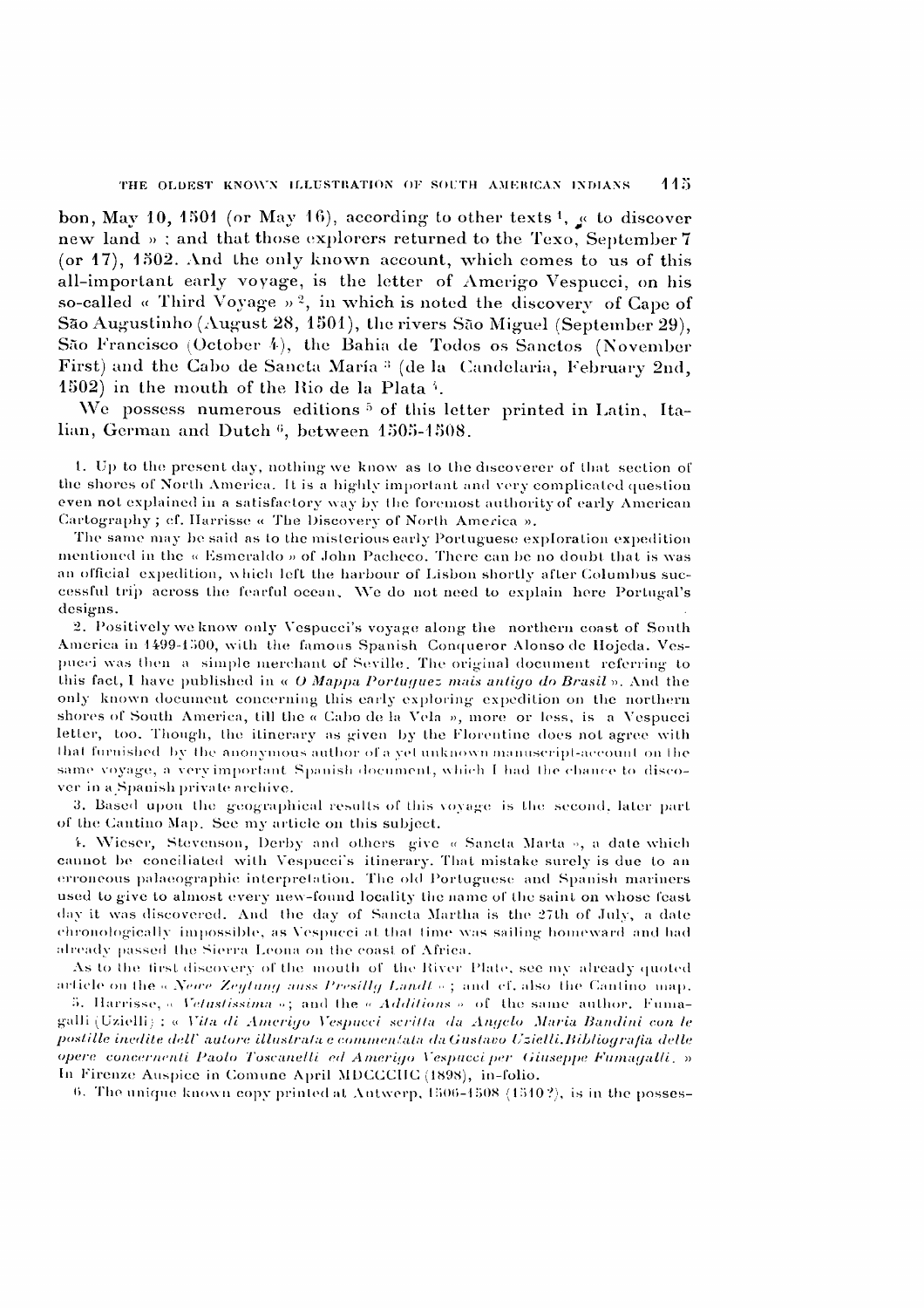The best known is that included in the collection of travels and disco veries « Paesi nuouamente retrouati. Et nouo mondo da Alberigo Vesputio Florentino intitulato » (Newly Discovered Lands; etc.), published bj Fracanzano da Montalboddo in Vicenza, Italy, 1507. In this letter, which was written probably early in 1303, and which is addressed to Lorenzo Pietro de' Medici of Florence, referring to the native Indians Vespucci met somewhere on the Brazilian coast, we are told that those Indians

« None have patrimony among them, but every thing is common. They have neither King (chief) nor government; and each one is his own maser. They take as many wives as they please. In the intercourse of the sexes they have no regard to kindred, intermarrying the son with the mother, the brother with the sister (and so on),..... in these things they live ungoverned by reason..... »

« Their cheeks, their jaws, their noses, lips and ears have not one little hole only, but many large ones in them ; so that I have often seen one with seven holes in the face ».

« ..... it will hardly be believed, that one man had seven stones in his face, each one more than a half a span in size..... »

« ..... I saw in the houses of a certain Indian village, in which I remained twenty-seven days, where human flesh, having been salted (?), was suspended from the beams of the dwellings, as we use to do with bacon and pork..... »

Then he observes » ..... they live a hundred and fifty years ».

In the letter of Vespucci as published by Count Baldelli<sup>1</sup>, and reproduced by Varnhagen 2, there we read :

« ... they have no laws, and no religious belief, but live according to the dictates of nature... they have no private property, but every thing s common ; they have no king, they do not obey any body, being each one his own master..... »

« The men are in the habit of piercing their lips and cheeks and in these holes they introduce then bones and stones; and do not believe (that they are) little ones..... »

 $\alpha$  ... the meat they eat, specially the usual, is human flesh..... »

 $\kappa$  ..... this is certain; for we found human flesh in their huts hung up to smoke  $\ldots$  »

sion of the rich americanistic library, surely unique sui generis, of Mr. John Carter Brown, in Providence, R. I., United States of North America. Only twenty-five fac simile copies were printed, 1874, for private distribution.

1. Conte Baldelli Boni, « Il Milione di Marco Polo ». Firenze, Pagani, 1827. Vol. I. 2. « Amérigo Vespucci ». Son caractère, ses écrits (même les moins authentiques), etc., par Francisco Adolpho de Varnhagen. Lima, 1865.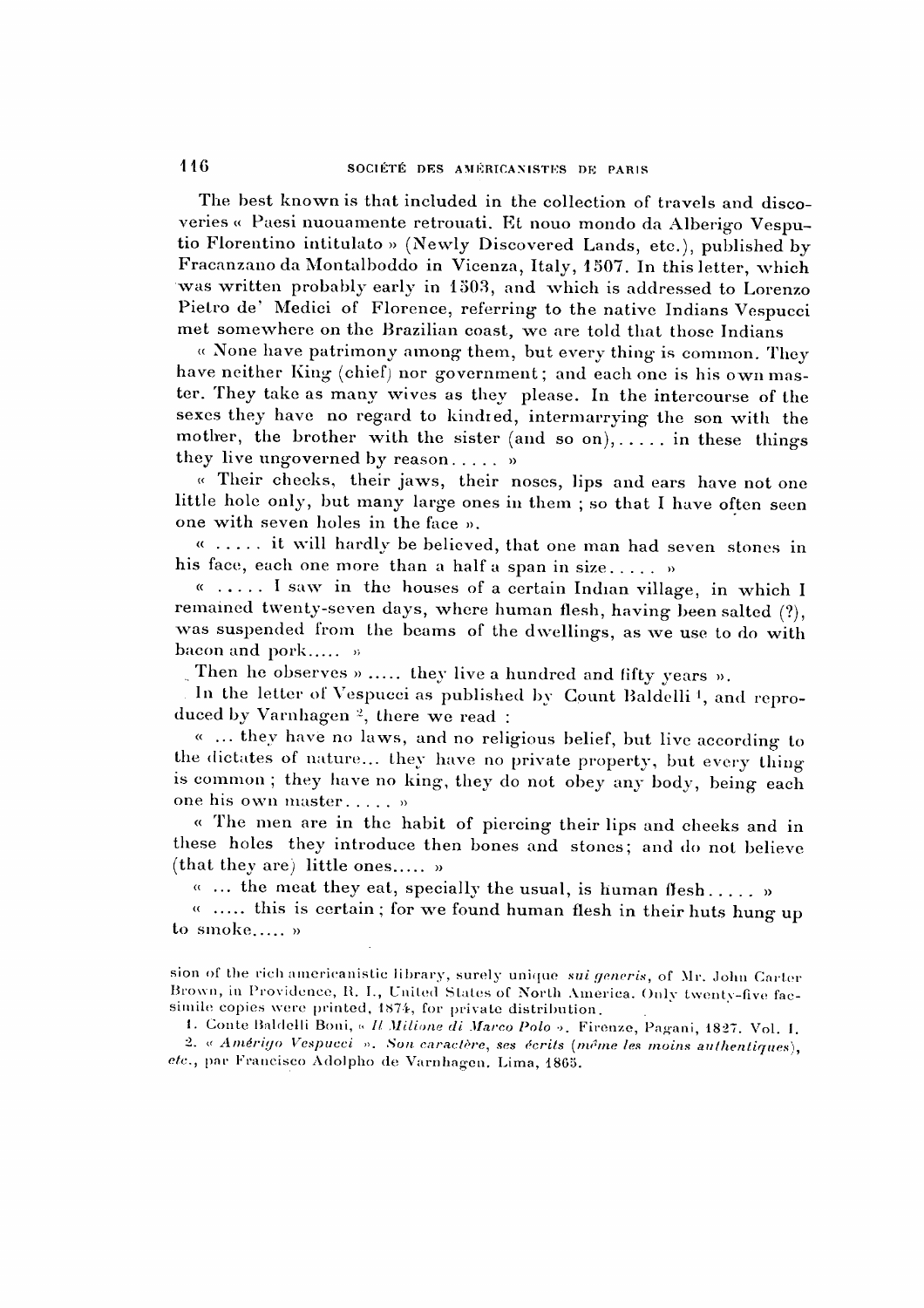And in another place, he says : « ..... they fight each other and they kill each other..... they are a people wich lives many years.....  $(132 \text{ years}!!!)$ .

Here isone thing particulary worthy of mention, Lionardo Giovanni da Empoli, of a Tuscan marchant and banker family <sup>1</sup>, in a letter written at Lisbon, September 16, 1504, and addressed to his father in Italy, giving him account of the voyage to the East Indies, he had then accomplished, with the great Portuguese conquerer Affonso da Albuquerque, among other things, refers : « ..... we arrived at the Holy Cross Land, time ago discovered by Amerigo Vespucci. ». And speaking of the Indians of Brazil, named by him also « The True Cross-Land »  $\frac{3}{2}$ , he says « ... the people there (in Brazil) is well formed, they go naked..... they adorn themselves with parrots' feathers .... and their lips full of fish-bones..... they have no faith, but live as epicureans. .... they eat usually their war prisoners, human flesh, which they dry in the smoke as we do hog's flesh ».

As it would involve a long dissertation about the authority of those passages in Giovanni da Empoli's letter, I pass over, whether it is his own observation, or whether it is merely an extract from á Vespucci let ter. If so, it is most remarkable in a letter written at the close of 1504; and, surely, deserves the attention of all students of Vespucci literarature 3.

Finally, the words : « the people and island which have been discovered by the Christian King of Portugal. .... » do not occur in any of the numerous Latin and Italian editions of the Vespucci letter, but only in the title of those printed in Germany, as for instance, in the Nurnberg and in the Leipzig edition of 1505 ; and in the Strassburg edition of 1506, whose title commences, as follows :

• « Von den newen Insulen und Landern kiirzlich durch den christenlichen Künig von Portugal wol erfunden sind » (Concerning the now islands and countries which have lately been discovered by the Christian King of Portugal). And beneath the « Colophon » of the Strassburg

1. Chopia de una lectera mandata da Giovanni da Empoli a Lionardó suo padre del viaggio /e' « a Malacha », published by Giuglielmo Berchet in « Narrazioni Sincrone-Raccolta Colombiana-Fonti Italiane ». Parte III, vol. II. Roma, MDGCCXCII, No. LXXXII, pp. 180,181. See also « Viaggio fatto nell" India per Giovanni da Empoli fattore su la nave del seren. re di Portogallo, per conto di Marchionni de Lisbona (with some variation); in Ramvsio « Navigat. et Viaggi ». Tomo I, Venezia, 1554.

2. Name employedalso by Mestre Joao Physico and by the anonymous Portuguese author of the Cantino planisphere.

3. On this subject, see also Ilumboldt « Examen Critique », vol. V, p. 139.